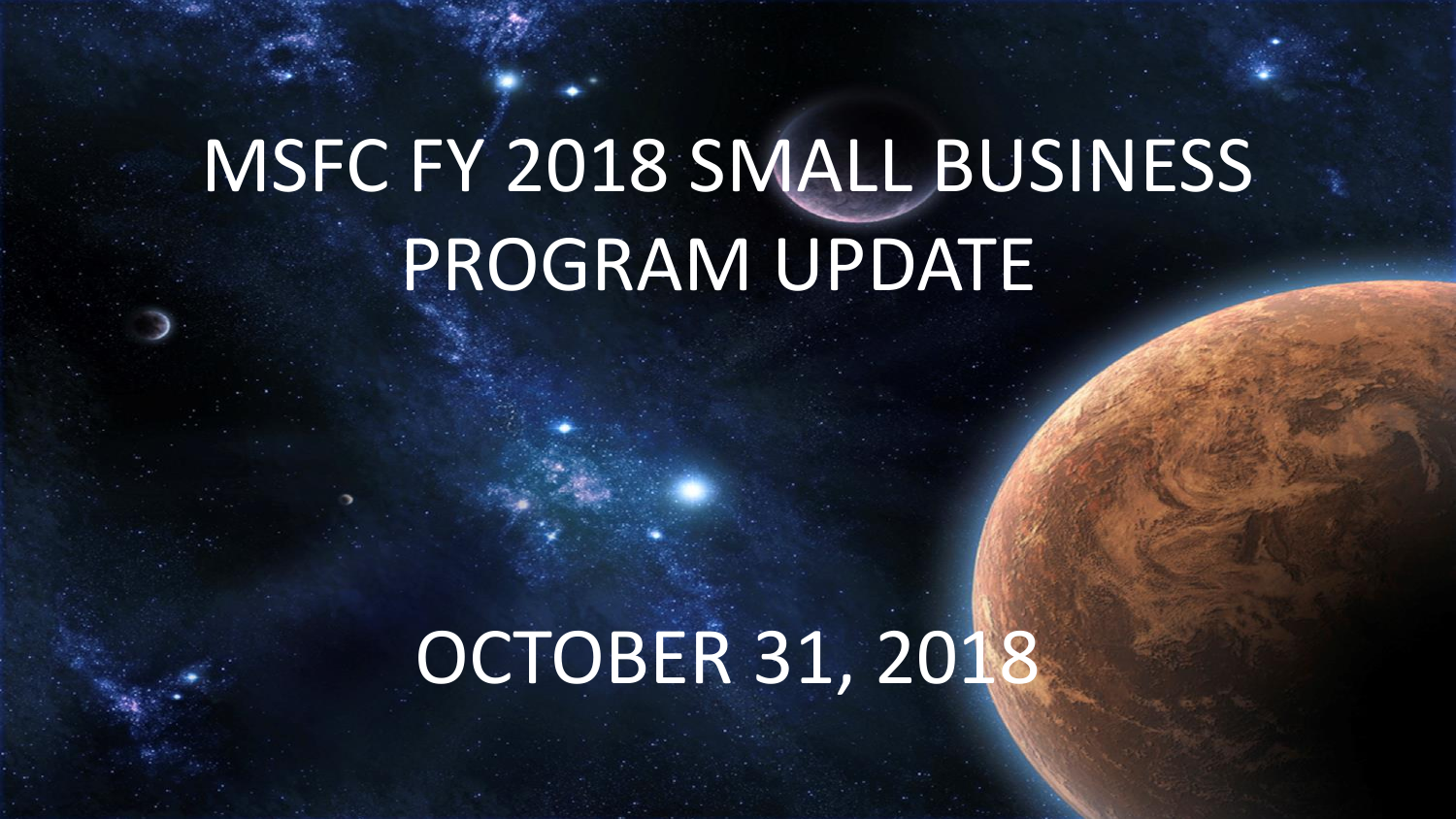#### **MSFC FY18 Advocate of the Year Award Winners**

| <b>Category</b>                                         | <b>Award Recipient(s)</b>               |
|---------------------------------------------------------|-----------------------------------------|
| Procurement Team of the Year                            | <b>Anita Ayers</b><br><b>Ryan Hardy</b> |
| Program Person of the Year                              | Angela Lovelady                         |
| Technical Person of the Year                            | <b>Nelson Olinger</b>                   |
| <b>Small Business Technical Coordinator of the Year</b> | <b>Kathy Rice</b>                       |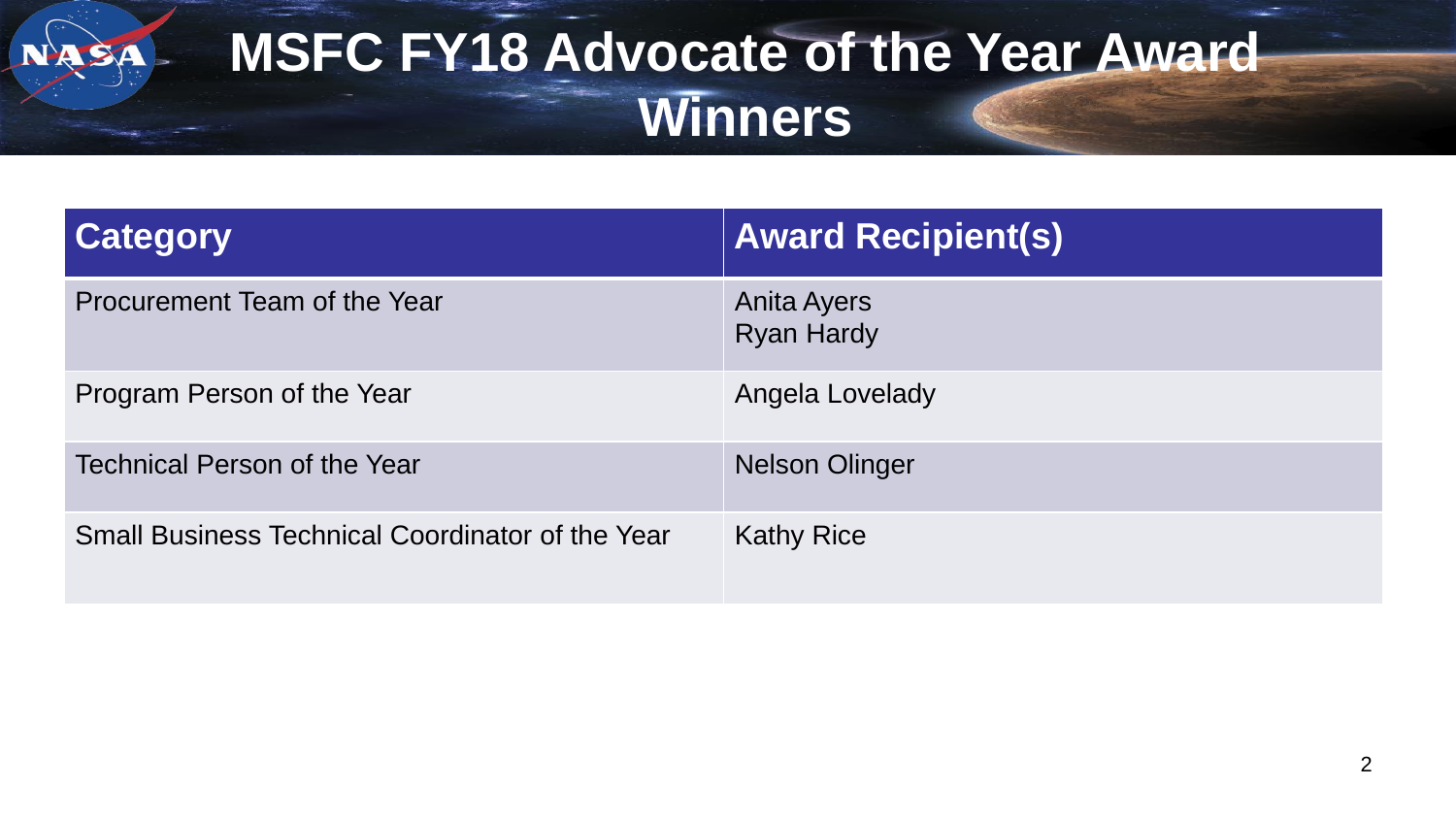#### **MSFC FY18 Industry of the Year Award Winners**

| <b>CATEGORY</b>                                    | <b>WINNER</b>                    |
|----------------------------------------------------|----------------------------------|
| <b>Small Business Prime Contractor of the Year</b> | <b>MTS</b>                       |
| <b>Small Business Subcontractor of the Year</b>    | <b>Kord Technologies</b>         |
| Large Business Prime Contractor of the Year        | Aerojet Rocketdyne               |
| Mentor Protégé Agreement of the Year               | Aerojet Rocketdyne and ICO Rally |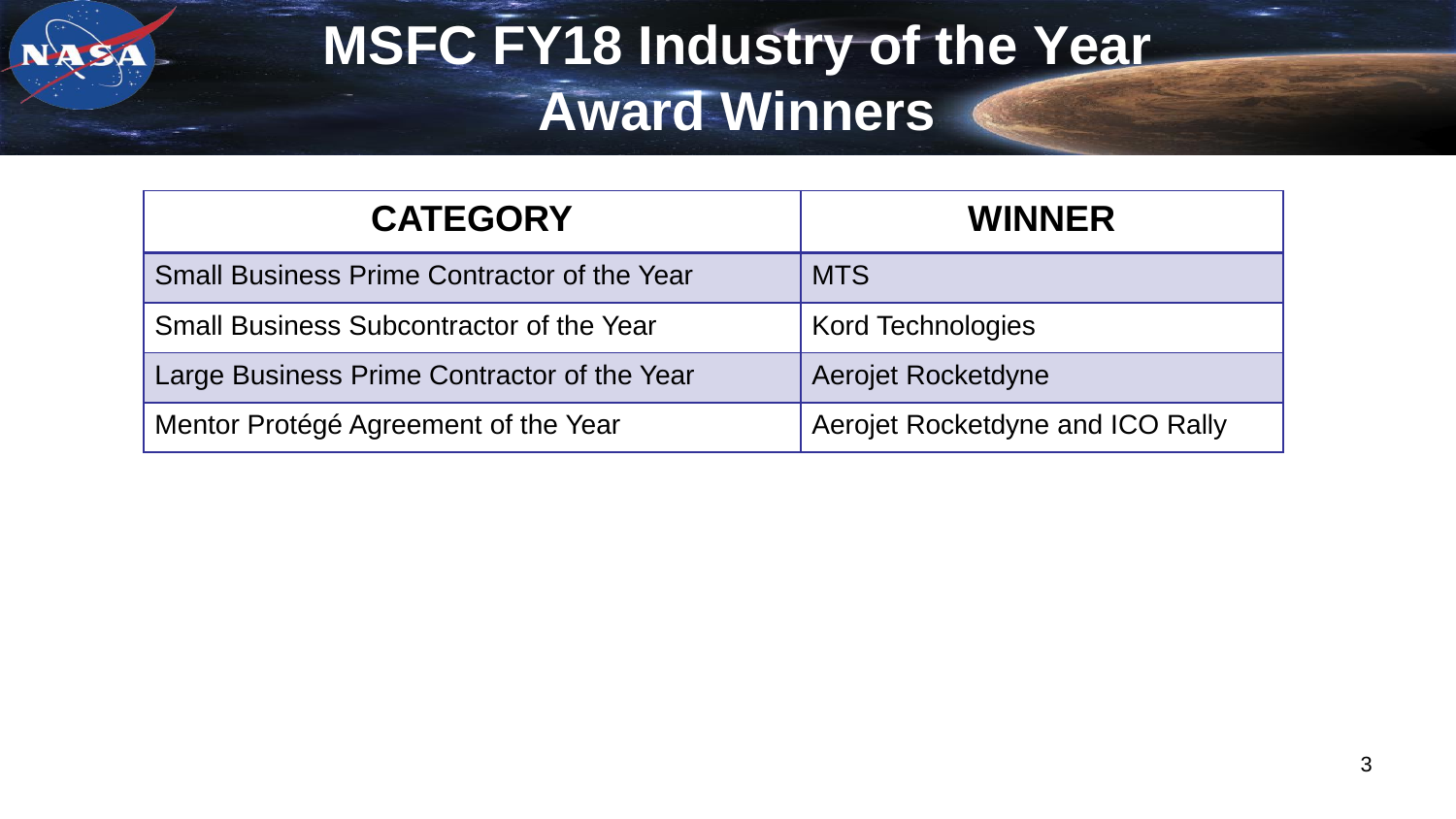

#### Metrics (Through September 30, 2018)

| <b>CATEGORIES</b> | <b>GOVT. %</b><br><b>GOALS</b> | <b>NASA %</b><br><b>GOALS</b> | <b>NASA \$</b><br><b>ACHIEVED</b> | <b>NASA %</b><br><b>ACHIEVED</b> | <b>MSFC %</b><br><b>GOALS</b> | <b>MSFC \$</b><br><b>ACHIEVED</b> | <b>MSFC %</b><br><b>ACHIEVED</b> | % OF<br><b>AGENCY</b> |
|-------------------|--------------------------------|-------------------------------|-----------------------------------|----------------------------------|-------------------------------|-----------------------------------|----------------------------------|-----------------------|
|                   |                                |                               |                                   |                                  |                               |                                   |                                  |                       |
| PROC. \$          |                                |                               | \$17,000.5M                       |                                  |                               | \$2,532.6M                        |                                  | 15.0%                 |
|                   |                                |                               |                                   |                                  |                               |                                   |                                  |                       |
| <b>SB</b>         | 23.0%                          | 16.0%                         | \$2,857.4M                        | 16.8%                            | 11.3%                         | \$311.6M                          | 12.3%                            | 11.0%                 |
|                   |                                |                               |                                   |                                  |                               |                                   |                                  |                       |
| <b>SDB</b>        | 5.0%                           | 5.0%                          | \$1,482.4M                        | 8.7%                             | 5.0%                          | \$150.7M                          | 5.9%                             | 10.2%                 |
|                   |                                |                               |                                   |                                  |                               |                                   |                                  |                       |
| <b>HUBZone</b>    | 3.0%                           | 3.0%                          | \$90.2M                           | 0.5%                             | 0.4%                          | \$4.2 M                           | 0.2%                             | 4.7%                  |
|                   |                                |                               |                                   |                                  |                               |                                   |                                  |                       |
| <b>WOSB</b>       | 5.0%                           | 5.0%                          | \$760.7M                          | 4.5%                             | 4.1%                          | \$100.6M                          | 4.0%                             | 13.1 %                |
|                   |                                |                               |                                   |                                  |                               |                                   |                                  |                       |
| <b>SDVO SB</b>    | 3.0%                           | 3.0%                          | \$175.6M                          | 1.0%                             | 3.1%                          | \$83.0M                           | 3.3%                             | 47.3%                 |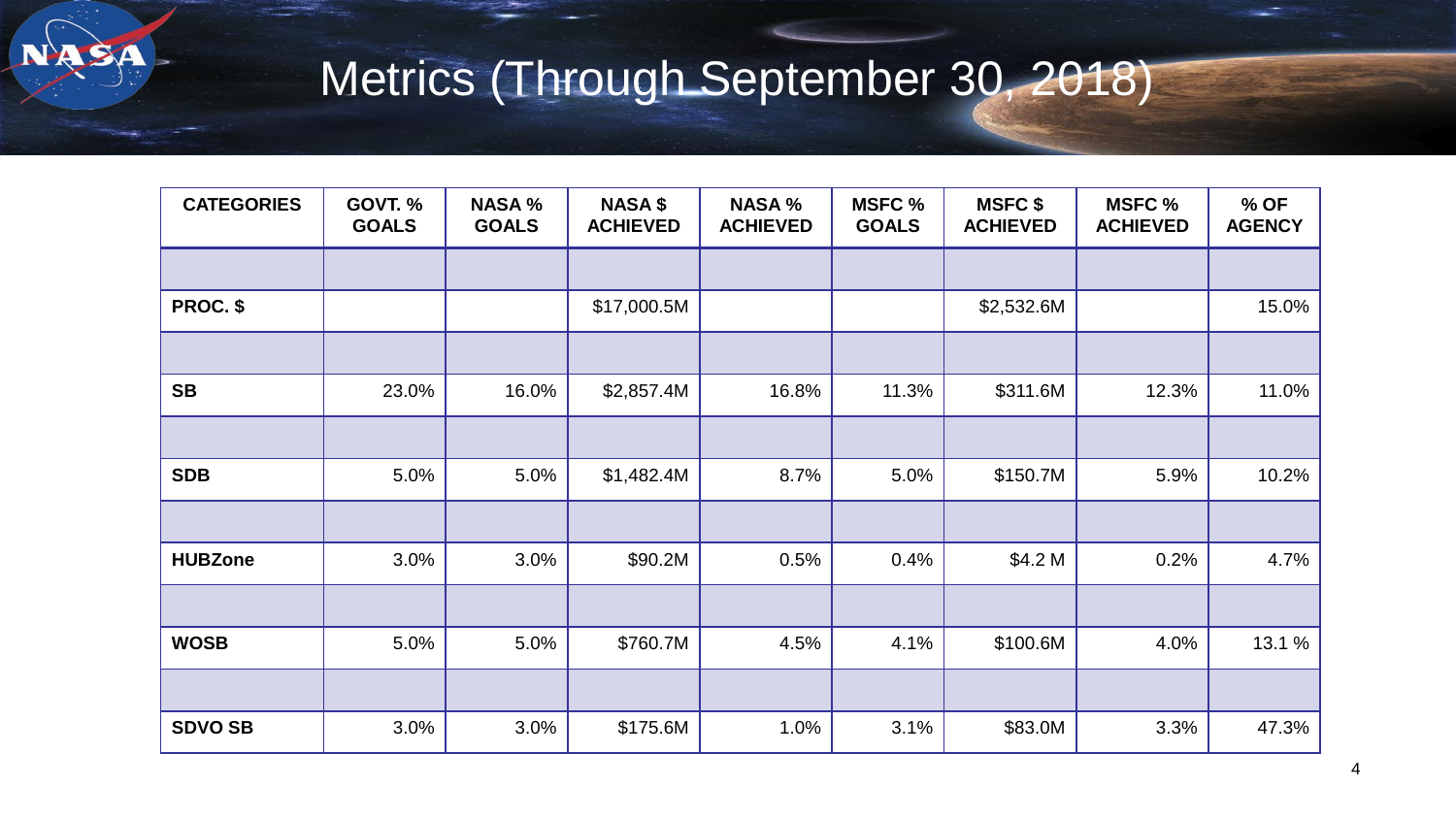

#### **MSFC FY 2015 - 2018 Small Business Direct Goal Achievements**

| <b>CATEGORIES</b>            | <b>FY2015</b> | <b>FY2016</b> | <b>FY2017</b> | <b>FY2018</b> |
|------------------------------|---------------|---------------|---------------|---------------|
| <b>Procurement Dollars</b>   | \$1,882.2M    | \$2,186.1M    | \$2,353.1M    | \$2,532.6M    |
| SB % Goals                   | 11.8%         | 12.1%         | 12.2%         | 11.3%         |
| <b>SB Dollars</b>            | \$263.1M      | \$307.2M      | \$324.6M      | \$311.6M      |
| SB % Achieved                | 14.0%         | 14.1%         | 13.8%         | 12.3%         |
| SDB % Goals                  | 4.7%          | 4.7%          | 4.8%          | 5.0%          |
| <b>SDB Dollars</b>           | \$110.5M      | \$138.3M      | \$150.6M      | \$150.7M      |
| SDB % Achieved               | 5.9%          | 6.3%          | 6.4%          | 5.9%          |
| <b>WOSB % Goals</b>          | 1.7%          | 3.0%          | 3.3%          | 4.1%          |
| <b>WOSB Dollars</b>          | \$60.8M       | \$95.9M       | \$106.8M      | \$100.6M      |
| WOSB % Achieved              | 3.2%          | 4.4%          | 4.5%          | 4.0%          |
| <b>HUBZone SB % Goals</b>    | 0.3%          | 0.3%          | 0.3%          | 0.4%          |
| <b>HUBZone SB Dollars</b>    | \$28.5M       | \$4.4M        | \$6.6M        | \$4.2M        |
| <b>HUBZone SB % Achieved</b> | 1.5%          | 0.2%          | 0.3%          | 0.2%          |
| SDVO SB % Goals              | 1.7%          | 2.0%          | 3.0%          | 3.1%          |
| <b>SDVO SB Dollars</b>       | \$42.7M       | \$48.4M       | \$84.3M       | \$83.0M       |
| <b>SDVO SB % Achieved</b>    | 2.3%          | 2.2%          | 3.6%          | 3.3%          |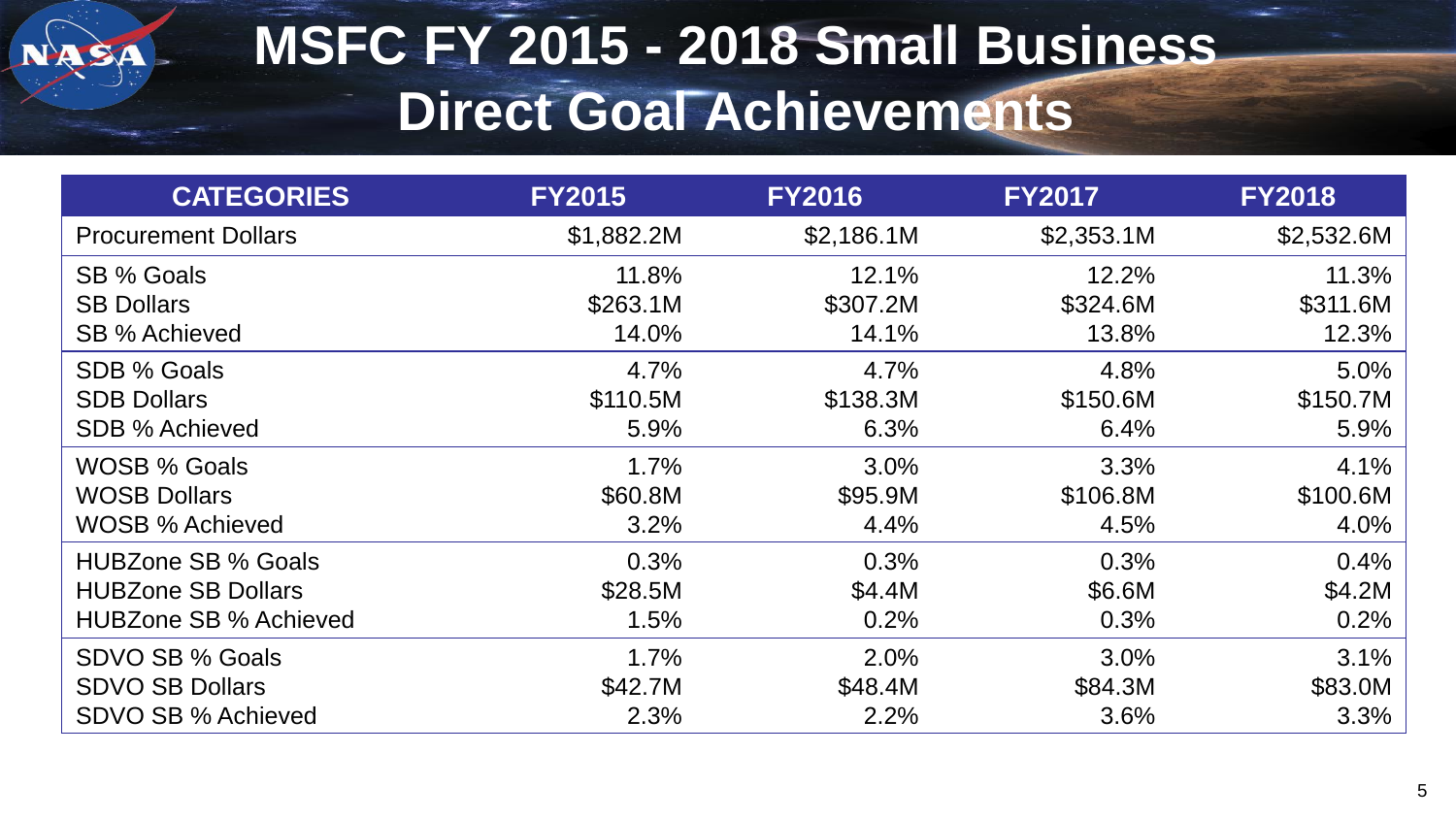

#### **MSFC Significant FY 2018 Small Business Contract Awards**

| <b>Start</b><br><b>Date</b> | <b>AWARDEE</b>                | <b>CLASSIFICATION</b>                  | <b>CONTRACT#</b> | <b>TITLE</b>                                                                 | <b>POTENTIAL</b><br><b>VALUE</b> |
|-----------------------------|-------------------------------|----------------------------------------|------------------|------------------------------------------------------------------------------|----------------------------------|
| Oct. 26                     | <b>Archarithms</b>            | <b>HUBZone</b>                         | 80MSFC18F0024    | <b>Mission Optimization &amp; Development</b>                                | \$35K                            |
| Oct. 27                     | <b>Genesis Systems Group</b>  | <b>SB</b>                              | 80MSFC18P0004    | Payload Fitting Non-destructive Testing                                      | \$1.9M                           |
| Oct. 27                     | <b>TDS Automation</b>         | <b>SB</b>                              | 80MSFC18P0003    | <b>Roadway Transporter</b>                                                   | \$1.4M                           |
| Oct. 31                     | <b>Bastion Technology</b>     | <b>SDB</b>                             | 80MSFC18C0005    | <b>Safety &amp; Mission Assurance</b>                                        | \$268M                           |
| Feb. 7                      | Janicki Industries            | <b>SB</b>                              | 80MSFC18C0022    | <b>Payload Attached Fittings</b>                                             | \$1.0M                           |
| Feb. 15                     | <b>Millennium Engineering</b> | <b>VOSB</b>                            | 80MSFC18C0029    | Joint Advanced Range System Safety                                           | \$1.7M                           |
| <b>Jul. 11</b>              | <b>Acuity Edge</b>            | <b>HUBZone Certified</b><br><b>SDB</b> | 80MSFC18C0040    | <b>Technology Commercialization and</b><br><b>Licensing Services Support</b> | \$1.7M                           |
| Sep. 1                      | <b>L&amp;M Technologies</b>   | <b>WOSB</b>                            | 80MSFC18A0001    | <b>Marshall Logistics Support Services</b>                                   | \$98M                            |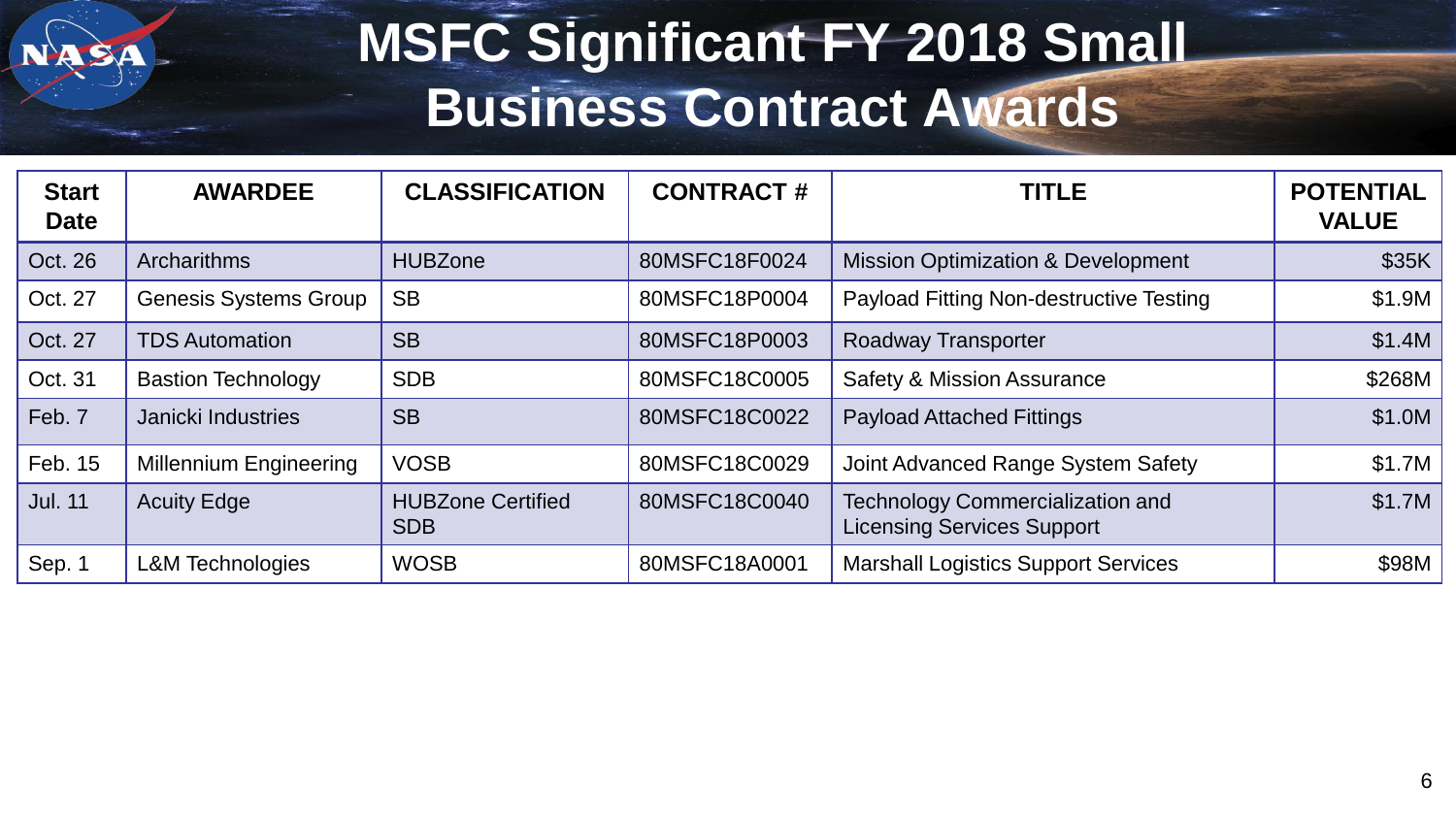#### **MSFC FY 2018 Top 20 Small Business Contracts**

| NO.            | <b>CONTRACT TITLE</b>                        | <b>CONTRACT</b><br><b>NUMBER</b> | <b>PRIME</b>                                 | <b>CLASSIFICATION</b>     | <b>\$ OBLIGATED</b> |
|----------------|----------------------------------------------|----------------------------------|----------------------------------------------|---------------------------|---------------------|
|                | Engineering Technician & Trade               | NNM15AA19C                       | Aerie Aerospace                              | <b>SDB &amp; WOSB</b>     | \$36.1M             |
| $\overline{2}$ | <b>Safety &amp; Mission Assurance</b>        | 80MSFC18C                        | <b>Bastion Technology</b>                    | <b>SDB</b>                | \$36.1M             |
| 3              | <b>Huntsville Operations Support Center</b>  | NNM17AA12C                       | <b>COLSA Corporation</b>                     | <b>SDVO SB</b>            | \$30.2M             |
| 4              | <b>MSFC Information Technology</b>           | NNM16AA01C                       | All Points Logistics, LLC                    | <b>SDVO SB</b>            | \$32.9M             |
| 5              | <b>Subject Matter Experts</b>                | NNM14AA02T                       | <b>MTS</b>                                   | <b>VOSB</b>               | \$18.1M             |
| 6              | <b>Acquisition &amp; Business Support</b>    | NNM11AA30C                       | <b>Al-Razag Computing</b><br><b>Services</b> | <b>SDB</b>                | \$14.3M             |
| $\overline{7}$ | <b>Configuration &amp; Data Management</b>   | NNM13AA66T                       | <b>Victory Solutions</b>                     | <b>WOSB &amp; SDVO SB</b> | \$13.3M             |
| 8              | <b>Project Coordination</b>                  | NNM13AA66T                       | <b>MTS</b>                                   | <b>VOSB</b>               | \$12.8M             |
| 9              | Program Planning & Control                   | NNM13AA65T                       | <b>MTS</b>                                   | <b>VOSB</b>               | \$9.7M              |
| 10             | <b>Protective Services at MSFC &amp; MAF</b> | NNM17AA25C                       | <b>Security Walls, LLC</b>                   | <b>SDB &amp; WOSB</b>     | \$9.3M              |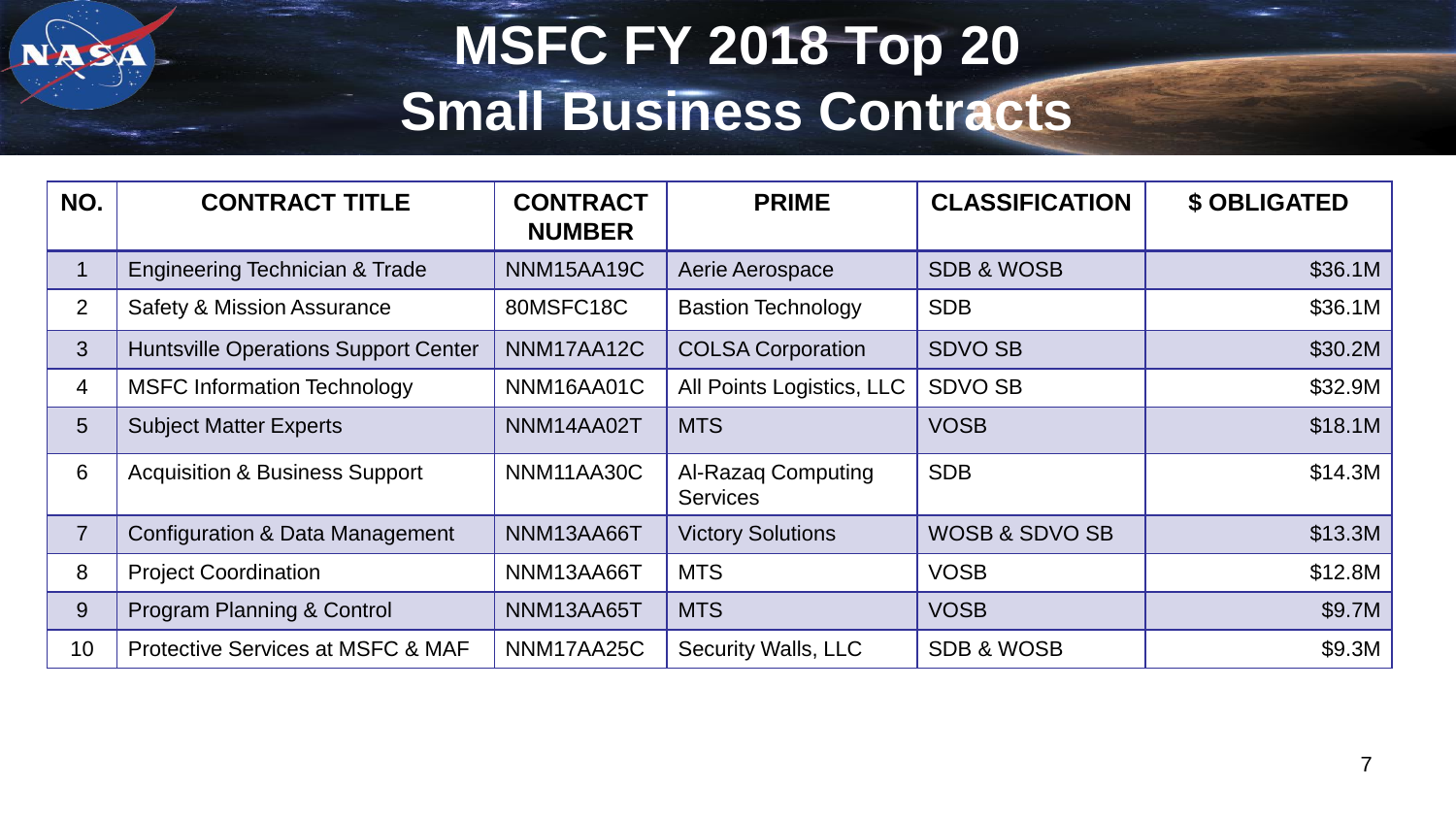#### **MSFC FY 2018 Top 20 Small Business Contracts, cont.**

| NO. | <b>CONTRACT TITLE</b>                             | <b>CONTRACT</b><br><b>NUMBER</b> | <b>PRIME</b>                                | <b>CLASSIFICATION</b> | <b>\$ OBLIGATED</b> |
|-----|---------------------------------------------------|----------------------------------|---------------------------------------------|-----------------------|---------------------|
| 11  | <b>Strategic Analysis &amp;</b><br>Communications | NNM12AA23C                       | <b>Analytical Services, Inc.</b>            | <b>SB</b>             | \$7.8M              |
| 12  | In-Space Robotic Mfg.                             | NNM17AA02C                       | Made in Space                               | <b>SB</b>             | \$7.6M              |
| 13  | A&E Design & Inspection                           | NNM17AA04C                       | <b>Accura Rosser JV</b>                     | SDB-WOSB-8(a)         | \$6.9M              |
| 14  | <b>Administrative Services</b>                    | NNM16AA10C                       | Hanks, Hanks, &<br>Associates, LLC          | 8(a) certified WOSB   | \$5.1M              |
| 15  | <b>Custodial &amp; Refuse Collection</b>          | NNM13AA21C                       | <b>AQuate Corporation</b>                   | SDB-SDVO SB-8(a)      | \$4.8M              |
| 16  | <b>Environmental &amp; Occupational</b><br>Health | NNM13AA80C                       | <b>HPM Corporation</b>                      | <b>SDB-WOSB</b>       | \$4.5M              |
| 17  | <b>Human Capital Support</b>                      | NNM14AA15C                       | <b>Aetos Systems</b>                        | 8(a) certified WOSB   | \$4.4M              |
| 18  | <b>Engineering Support</b>                        | NNM14AA14C                       | Cepeda Systems &<br>Software Analysis, Inc. | SDB-WOSB-8(a)         | \$3.1M              |
| 19  | <b>Logistics Services</b>                         | 80MSFC18A0001                    | <b>L&amp;M Technologies</b>                 | <b>WOSB</b>           | \$3.1M              |
| 20  | <b>Utility Control Systems</b>                    | NNM16AA27C                       | <b>Aetos Systems</b>                        | 8(a) certified WOSB   | \$2.0M              |
|     | Total:                                            |                                  |                                             |                       | \$273.3M (87.9%)    |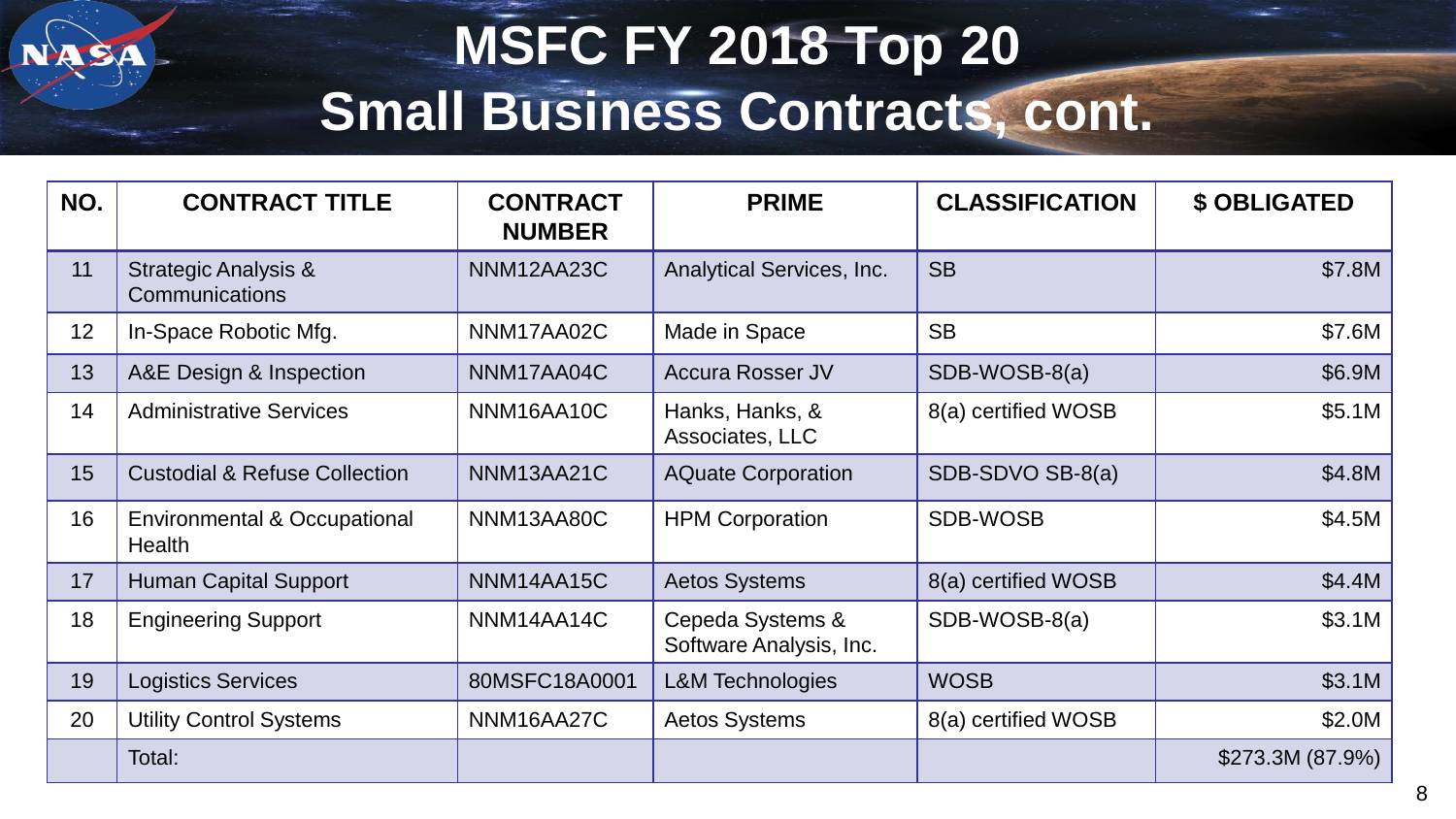

#### **MSFC Small Disadvantaged Business Contract Base**

| <b>TITLE</b>                                                | <b>PRIME</b>                                | <b>CONTRACT</b> | <b>CLASSIFICATION</b>             | <b>FY 18</b><br><b>ACTUALS</b> | <b>FY 19</b><br><b>PROJECTIONS</b> |
|-------------------------------------------------------------|---------------------------------------------|-----------------|-----------------------------------|--------------------------------|------------------------------------|
| A & E Environmental Engineering                             | K.S. Ware                                   | NNM17AA11C      | <b>SDB &amp; WOSB</b>             | \$1.9M                         | \$.5M                              |
| A & E Facility Design & Inspection<br><b>Services</b>       | <b>Accura Rosser</b>                        | NNM17AA04C      | 8(a) certified WOSB<br><b>SDB</b> | \$6.9M                         | \$6.5M                             |
| <b>Acquisition &amp; Business Support</b>                   | <b>Al-Razaq Computing Services</b>          | NNM11AA30C      | <b>SDB</b>                        | \$14.3M                        | \$3.5M                             |
| <b>Administrative Services</b>                              | Hanks, Hanks, & Associates                  | NNM16AA10C      | 8(a) certified WOSB               | \$5.1M                         | \$5.0M                             |
| <b>Custodial &amp; Refuse Collection</b>                    | <b>AQuate Corporation</b>                   | NM13AA21C       | 8(a) certified SDVO SB            | \$3.9M                         | \$3.5M                             |
| <b>Engineering Support</b>                                  | Cepeda Systems & Software<br>Analysis, Inc. | NNM14AA14C      | 8(a) certified WOSB               | \$3.1M                         | \$2.5M                             |
| <b>Engineering Technician &amp; Trade Support</b>           | Aerie Aerospace                             | NNM15AA19C      | 8(a) certified WOSB               | \$47.3M                        | \$48.0M                            |
| Environmental & Occupational Health                         | <b>HPM Corporation</b>                      | NNM13AA80C      | <b>SDB &amp; WOSB</b>             | \$4.5M                         | $\mathcal{S}$ -                    |
| <b>Grounds Maintenance Services</b>                         | <b>HCI Management Services</b>              | NNM16AA17C      | 8(a) & HUBZone<br>certified SB    | \$1.7M                         | \$1.5M                             |
| <b>Human Capital Support</b>                                | <b>Aetos Systems</b>                        | NNM14AA15C      | 8(a) certified WOSB               | \$4.4M                         | \$4.4M                             |
| <b>Protective Services at MSFC &amp; MAF</b>                | <b>Security Walls, LLC</b>                  | NNM17AA25C      | <b>SDB &amp; WOSB</b>             | \$9.3M                         | \$9.0M                             |
| <b>Safety &amp; Mission Assurance Support</b>               | <b>Bastion Technologies</b>                 | NNM07AA74C      | <b>SDB</b>                        | \$36.1M                        | \$27.0M                            |
| Technology Commercialization &<br><b>Licensing Services</b> | <b>Acuity Edge</b>                          | 80MSFC18C0040   | 8(a) & HUBZone<br>certified       | \$.2M                          | \$.3M                              |
| <b>Utility Control</b>                                      | <b>Aetos Systems</b>                        | NNM16AA27C      | 8(a) certified WOSB               | \$2.0M                         | \$1.5M                             |
| Total:                                                      |                                             |                 |                                   | \$140.8M                       | \$112.0M<br>9                      |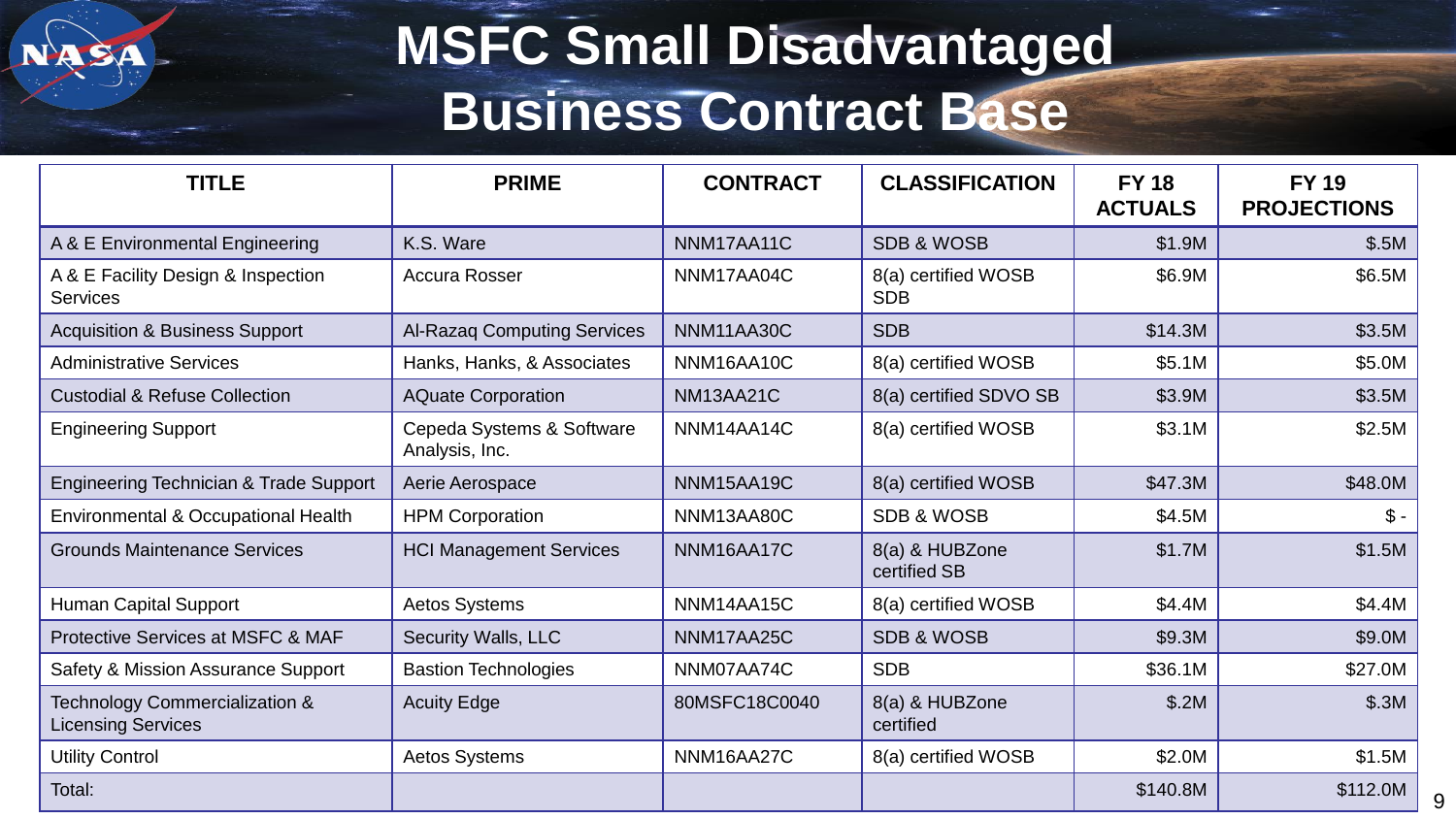#### **MSFC Woman-Owned Small Business Contract Base**

| <b>TITLE</b>                                          | <b>PRIME</b>                                | <b>CONTRACT</b> | <b>CLASSIFICATION</b>   | <b>FY 18</b><br><b>ACTUALS</b> | <b>FY 19</b><br><b>PROJECTIONS</b> |
|-------------------------------------------------------|---------------------------------------------|-----------------|-------------------------|--------------------------------|------------------------------------|
| A & E Environmental Engineering                       | K.S. Ware                                   | NNM17AA11C      | <b>SDB &amp; WOSB</b>   | \$1.9M                         | \$.5M                              |
| A & E Facility Design & Inspection<br><b>Services</b> | Accura Rosser                               | NNM17AA04C      | 8(a) certified WOSB SDB | \$6.9M                         | \$6.0M                             |
| <b>Administrative Services</b>                        | Hanks, Hanks, & Associates                  | NNM16AA10C      | 8(a) certified WOSB     | \$5.1M                         | \$5.0M                             |
| <b>Engineering Support</b>                            | Cepeda Systems & Software<br>Analysis, Inc. | NNM14AA14C      | 8(a) certified WOSB     | \$3.1M                         | \$2.5M                             |
| Engineering Technician & Trade Support                | Aerie Aerospace                             | NNM15AA19C      | 8(a) certified WOSB     | \$47.3M                        | \$48.0M                            |
| Environmental & Occupational Health                   | <b>HPM Corporation</b>                      | NNM13AA80C      | <b>SDB &amp; WOSB</b>   | \$4.5M                         | \$1.5M                             |
| <b>Logistic Services</b>                              | L & M Technologies                          | 80MSFC18A0001   | <b>WOSB</b>             | \$3.1M                         | \$10.0M                            |
| <b>Human Capital Support</b>                          | <b>Aetos Systems</b>                        | NNM14AA15C      | 8(a) certified WOSB     | \$4.4M                         | \$3.2M                             |
| MIPS Configuration & Data Management                  | <b>Victory Solutions</b>                    | NNM13AA66T      | WOSB & SDVO SB          | \$13.3M                        | \$12.5M                            |
| <b>MIPS Cost Estimation &amp; Analysis</b>            | <b>Victory Solutions</b>                    | NNM13AA64T      | WOSB & SDVO SB          | \$1.8M                         | \$1.5M                             |
| Protective Services at MSFC & MAF                     | <b>Security Walls, LLC</b>                  | NNM17AA25C      | <b>SDB &amp; WOSB</b>   | \$9.3M                         | \$9.0M                             |
| <b>Utility Control</b>                                | <b>Aetos Systems</b>                        | NNM16AA27C      | 8(a) certified WOSB     | \$2.0M                         | \$1.5M                             |
| Total:                                                |                                             |                 |                         | \$102.7M                       | \$101.2M                           |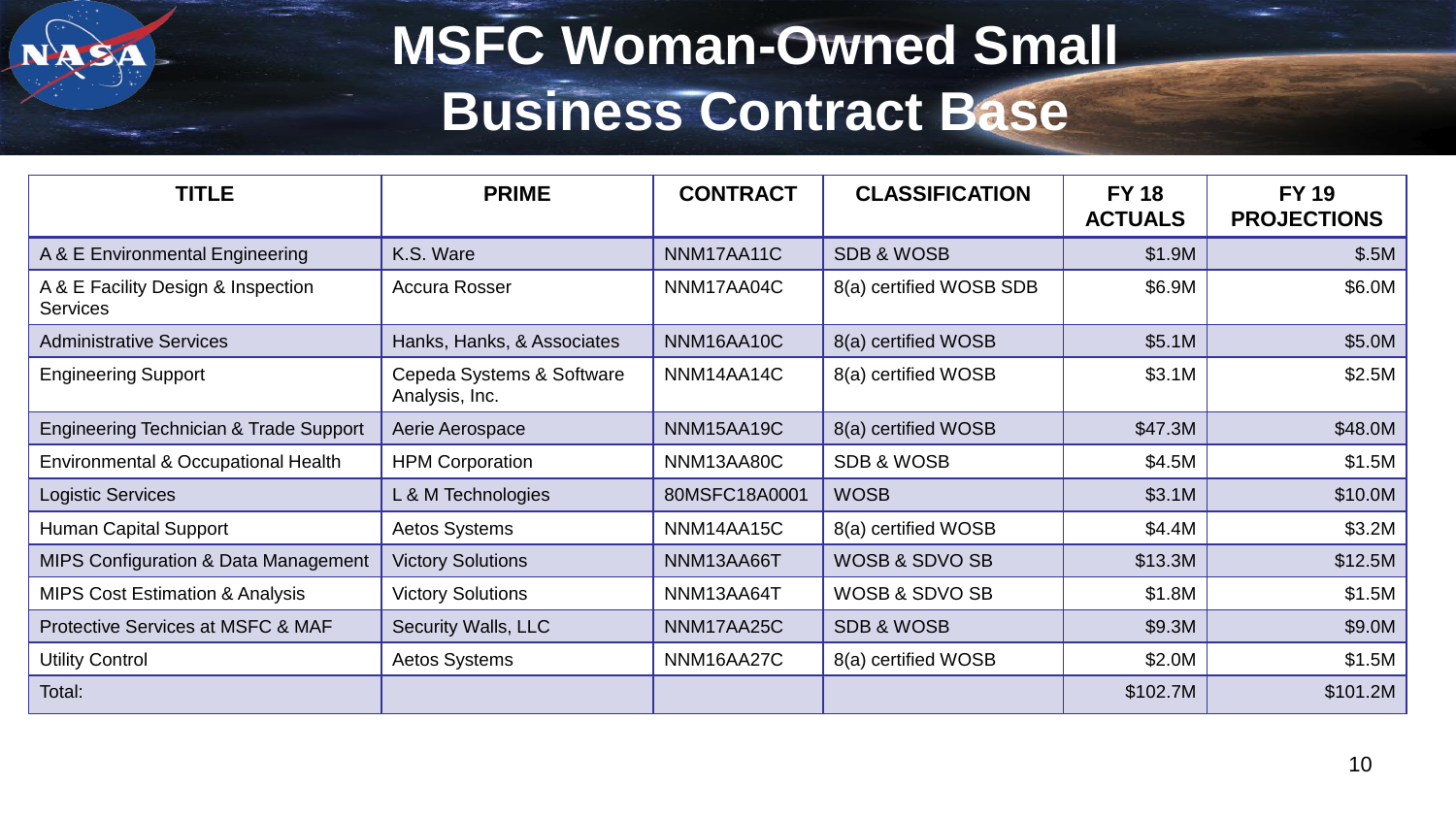

#### **MSFC Service Disabled Veteran-Owned Small Business Contract Base**

| <b>TITLE</b>                                          | <b>PRIME</b>              | <b>CONTRACT</b> | <b>CLASSIFICATION</b>     | <b>FY 18</b><br><b>ACTUALS</b> | <b>FY 19</b><br><b>PROJECTIONS</b> |
|-------------------------------------------------------|---------------------------|-----------------|---------------------------|--------------------------------|------------------------------------|
| <b>Custodial &amp; Refuse Collection</b>              | <b>AQuate Corporation</b> | NNM13AA21C      | 8(a) certified SDVO SB    | \$4.8M                         | \$2.0M                             |
| <b>Huntsville Operations Support</b><br>Center        | <b>COLSA Corporation</b>  | NNM17AA12C      | <b>SDVO SB</b>            | \$30.2M                        | \$13.0M                            |
| <b>MIPS Configuration &amp; Data</b><br>Management    | <b>Victory Solutions</b>  | NNM13AA66T      | <b>WOSB &amp; SDVO SB</b> | \$13.3M                        | \$12.5M                            |
| <b>MIPS Cost Estimation &amp; Analysis</b>            | <b>Victory Solutions</b>  | NNM13AA64T      | <b>WOSB &amp; SDVO SB</b> | \$1.8M                         | \$1.5M                             |
| <b>MSFC Information Technology</b><br><b>Services</b> | All Points Logistics, LLC | NNM16AA01C      | <b>SDVO SB</b>            | \$32.9M                        | \$30.0M                            |
| Total:                                                |                           |                 |                           | \$83.0M                        | \$59.0M                            |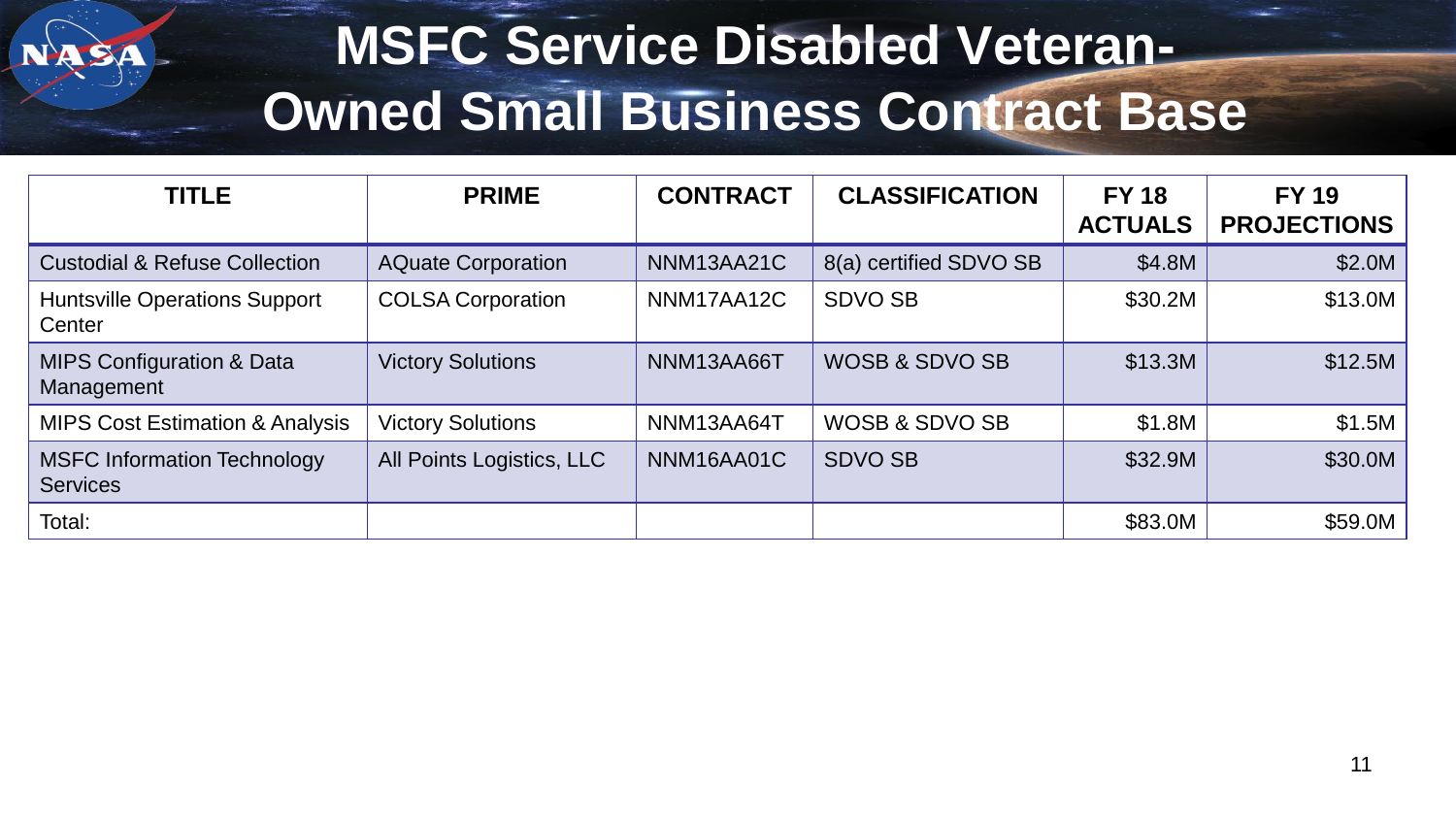#### **MSFC HUBZone Small Business Contract Base**

| <b>TITLE</b>                                                | <b>PRIME</b>                                | <b>CONTRACT</b> | <b>CLASSIFICATION</b>                     | <b>FY 18</b><br><b>Actuals</b> | <b>FY19</b><br><b>Projections</b> |
|-------------------------------------------------------------|---------------------------------------------|-----------------|-------------------------------------------|--------------------------------|-----------------------------------|
| <b>Custodial &amp; Refuse Collection</b>                    | <b>TBD</b>                                  | <b>TBD</b>      | <b>HUBZone certified SB</b>               | $\mathcal{S}$ -                | $\mathcal{S}$ -                   |
| <b>Engineering Software</b>                                 | Cepeda Systems &<br>Software Analysis, Inc. | NNM14AA07C      | <b>HUBZone Certified</b><br><b>SDWOSB</b> | \$3.1M                         | \$3.1M                            |
| <b>Grounds Maintenance</b><br><b>Services</b>               | <b>HCI Management Services</b>              | NNM16AA17C      | 8(a) & HUBZone<br>certified SB            | \$1.7M                         | \$1.5M                            |
| <b>Optics Assembly &amp; Fabrication</b>                    | Linc Research                               | NNM17AA13C      | <b>HUBZone certified SB</b>               | \$.4M                          | \$.3M                             |
| <b>Technology Commercialization</b><br>& Licensing Services | <b>Acuity Edge</b>                          | 80MSFC18C0040   | 8(a) & HUBZone<br>certified SB            | \$.2M                          | \$.3M                             |
| Total:                                                      |                                             |                 |                                           | \$5.4M                         | \$5.2M                            |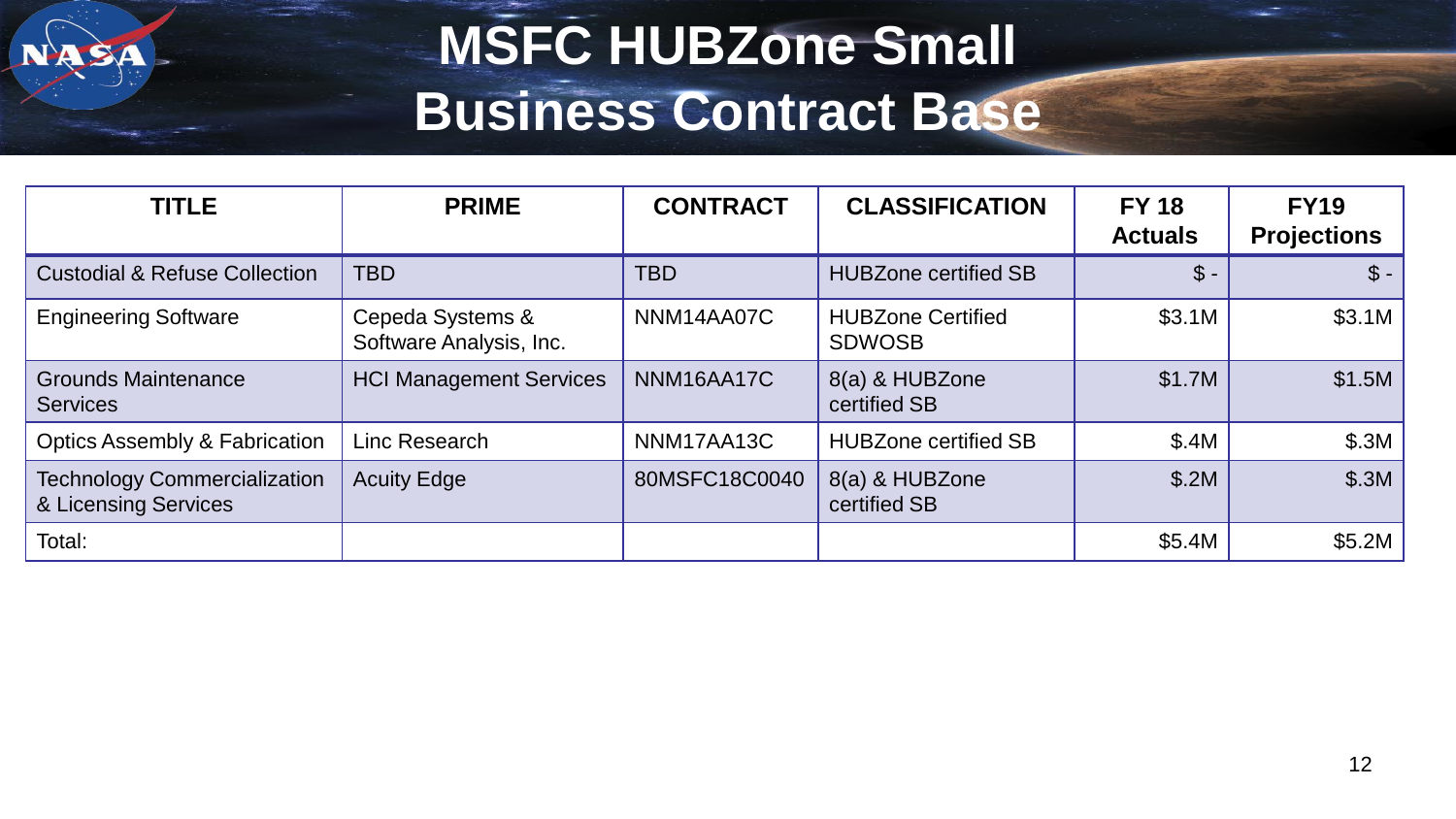#### **MSFC FY19 Small Business Goals**

| <b>CATEGORIES</b> | <b>\$PROPOSED</b> | % PROPOSED           |
|-------------------|-------------------|----------------------|
| Proc. \$          | \$2,370.4M        |                      |
| <b>SB</b>         | \$246.0M          | 10.4%                |
| <b>SDB</b>        | \$109.5M          | 4.6%                 |
| <b>WOSB</b>       | \$97.8M           | 4.1%                 |
| <b>HUBZone</b>    | \$4.6M            | $.2\%$ (.4% minimum) |
| <b>SDVO SB</b>    | \$59.0M           | 2.5%                 |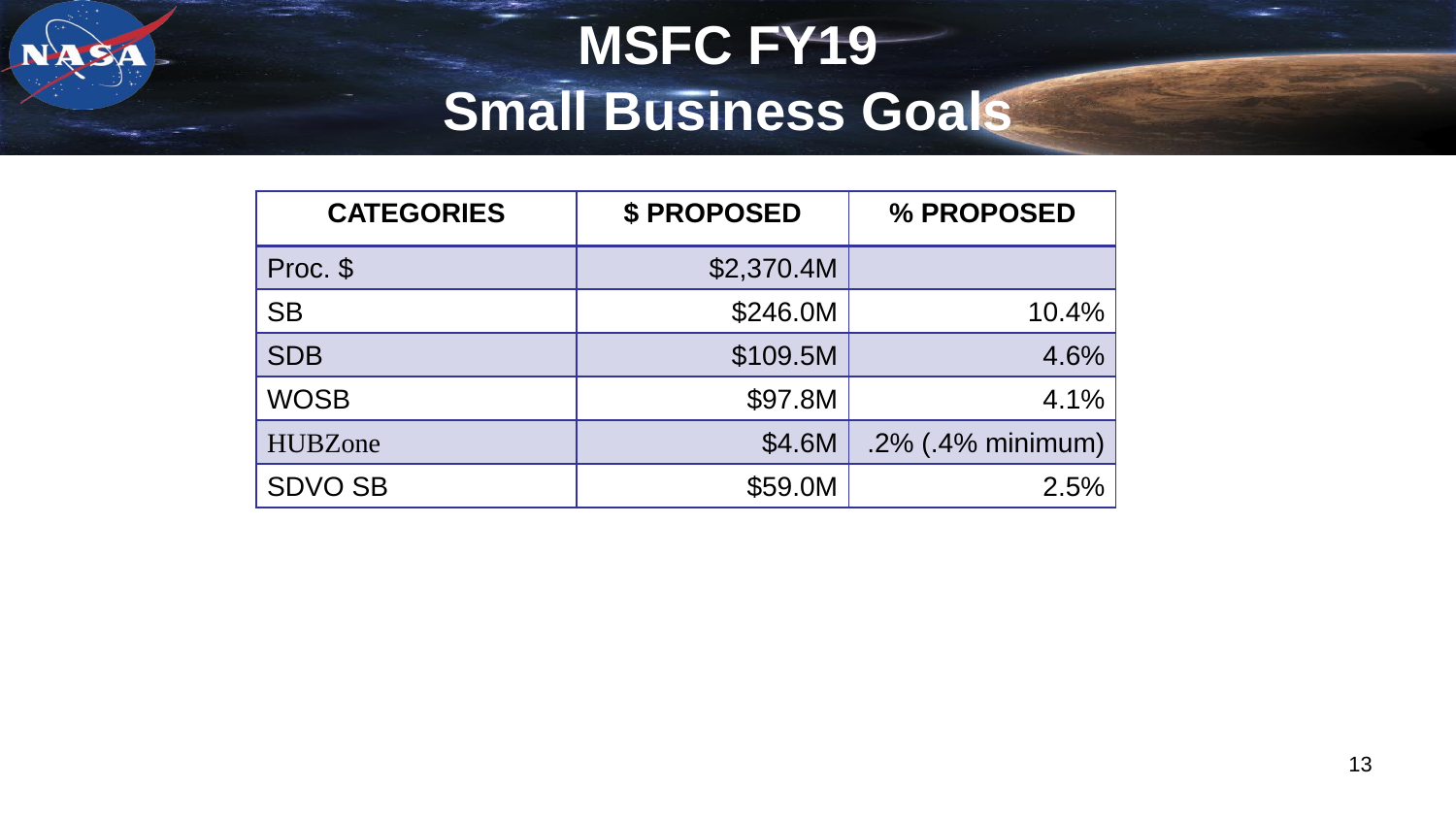SA

#### **MSFC 36 Month Forecast**

| <b>POP</b><br><b>EXPIRES</b> | <b>INCUMBENT</b>             | <b>CONTRACT</b> | TITLE                                                         | <b>NAICS</b><br><b>CODE</b> | <b>POTENTIAL</b><br><b>VALUE</b> | <b>PREVIOUS</b><br><b>COMPETITION</b> |
|------------------------------|------------------------------|-----------------|---------------------------------------------------------------|-----------------------------|----------------------------------|---------------------------------------|
| 10/31/2018                   | <b>HPM Corporation</b>       | NNM13AA80C      | <b>Environmental Engineering &amp; Occupational</b><br>Health | 621999                      | \$33M                            | <b>SB Set-Aside</b>                   |
| 11/30/2018                   | CH <sub>2</sub> M            | NNM10AA17C      | A&E Services for Environmental Engineering                    | 541330                      | \$96M                            | Full & Open                           |
| 03/31/2019                   | <b>Aetos Systems</b>         | NNM16AA27C      | <b>Utility Control Systems</b>                                | 561210                      | \$5.5M                           | 8(a) Sole Source                      |
| 02/06/2019                   | Cepeda Systems &<br>Software | NNM14AA07C      | <b>Engineering Support</b>                                    | 541330                      | \$9.2M                           | 8(a) Sole Source                      |
| 02/28/2019                   | <b>Victory Solutions</b>     | NNM13AA64T      | <b>Cost Estimating &amp; Analysis</b>                         | 541330                      | \$9M                             | <b>GSA SB Reserve</b>                 |
| 03/31/2019                   | <b>MTS</b>                   | NNM13AA65T      | Program Planning & Control                                    | 541330                      | \$41M                            | <b>GSA SB Reserve</b>                 |
| 03/31/2019                   | <b>Victory Solutions</b>     | NNM13AA66T      | Configuration & Data Management                               | 541330                      | \$65M                            | <b>GSA SB Reserve</b>                 |
| 03/31/2019                   | <b>MTS</b>                   | NNM13AA67T      | <b>Project Coordination</b>                                   | 541330                      | \$52M                            | <b>GSA SB Reserve</b>                 |
| 03/31/2019                   | <b>TBD</b>                   | <b>TBD</b>      | Mission Operations Systems, Services &<br>Integration         | 541715                      | \$500M                           | Full & Open                           |
| 04/30/2019                   | <b>MTS</b>                   | NNM14AA02T      | <b>Subject Matter Expertise</b>                               | 541330                      | \$53M                            | <b>GSA SB Reserve</b>                 |
| 05/31/2019                   | <b>Aetos Systems</b>         | NNM14AA15C      | <b>Human Capital Support</b>                                  | 541990                      | \$26M                            | 8(a) Competition                      |
| 08/22/2019                   | <b>AQuate Corporation</b>    | NNM13AA21C      | <b>Custodial &amp; Refuse Collection Services</b>             | 561720                      | \$25M                            | 8(a) Sole Source                      |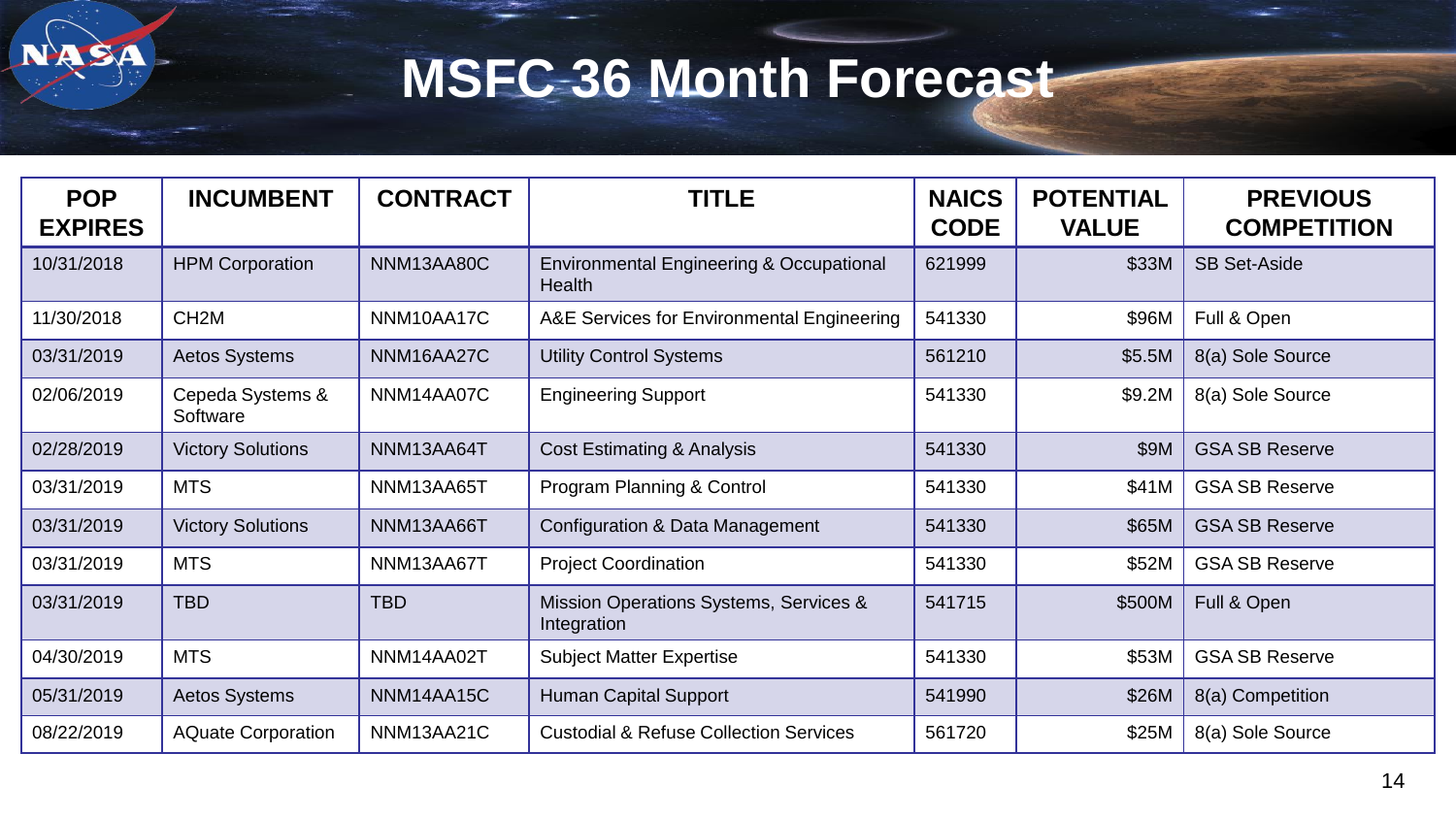

#### **MSFC 36 Month Forecast, cont.**

| <b>POP</b><br><b>EXPIRES</b> | <b>INCUMBENT</b>                         | <b>CONTRACT</b> | <b>TITLE</b>                                          | <b>NAICS</b><br><b>CODE</b> | <b>POTENTIAL</b><br><b>VALUE</b> | <b>PREVIOUS</b><br><b>COMPETITION</b> |
|------------------------------|------------------------------------------|-----------------|-------------------------------------------------------|-----------------------------|----------------------------------|---------------------------------------|
| 03/31/2021                   | IHS Global, Inc.                         | NNM16AA13C      | NASA Integrated Technical Standards<br><b>Systems</b> | 518210                      | \$8M                             | Full & Open                           |
| 03/31/2021                   | Aerie Aerospace                          | NNM15AA19C      | Marshall Engineering Technician & Trade<br>Support    | 541330                      | \$306M                           | 8(a) Competition                      |
| 08/31/2021                   | <b>HCI Management</b><br><b>Services</b> | NNM16AA17C      | <b>Grounds &amp; Maintenance Services</b>             | 561730                      | \$11M                            | <b>HUBZone Sole Source</b>            |
| 10/31/2021                   | <b>All Points Logistics</b>              | NNM16AA01C      | <b>MSFC Information Technology Services</b>           | 541513                      | \$194M                           | <b>SDVO SB Set Aside</b>              |
| 12/31/2021                   | Hanks, Hanks, &<br>Associates            | NNM16AA10C      | <b>Center Administrative Support Services</b>         | 541611                      | \$27M                            | 8(a) Competition                      |